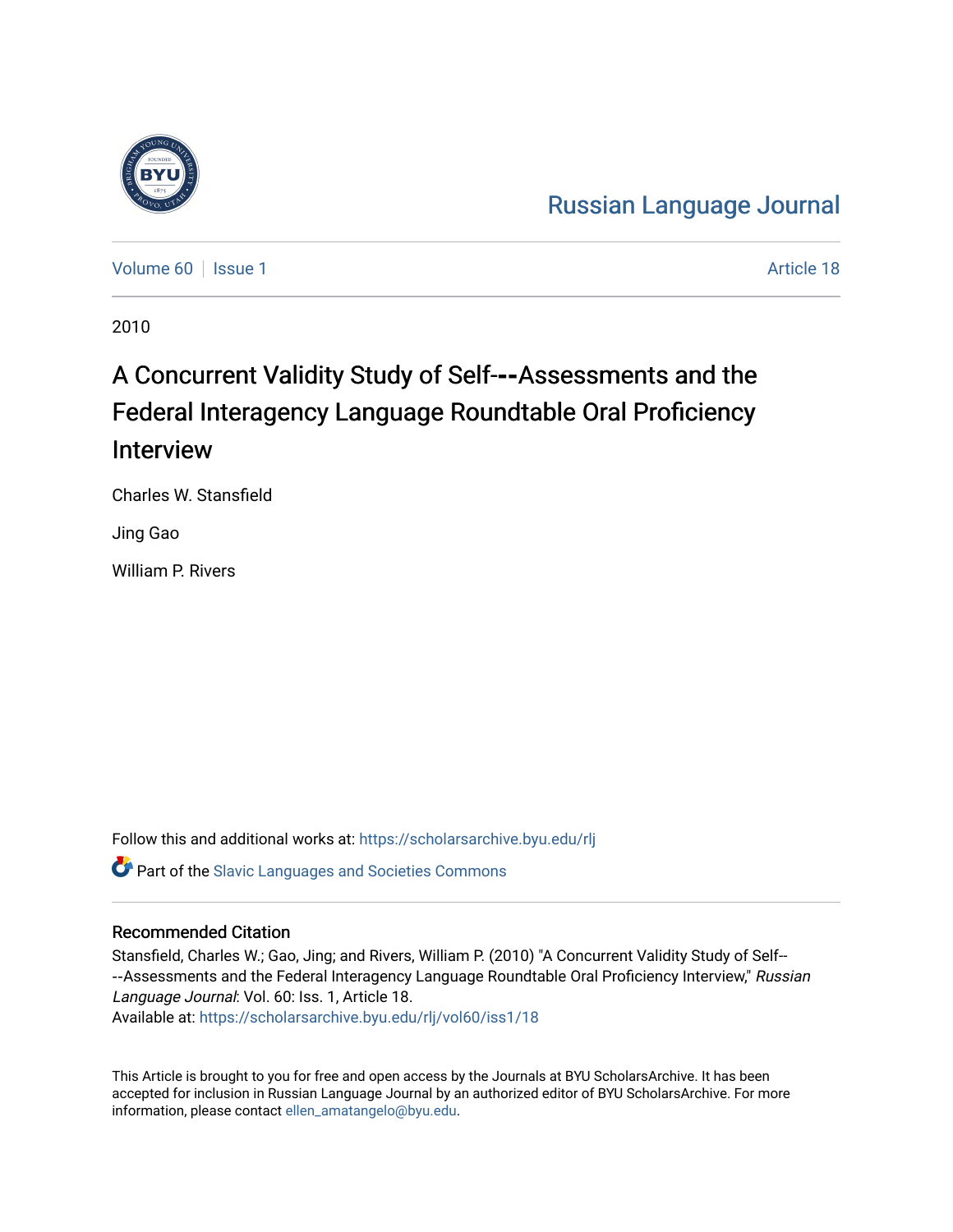## A Concurrent Validity Study of Self-Assessments and the Federal **Interagency Language Roundtable Oral Proficiency Interview**

*Charles!W.!Stansfield,!Jing!Gao,!William!P.!Rivers*

#### **Introduction**

The National Language Service Corps (NLSC) was established in 2006 as a pilot program under the auspices of the National Security Education Program (NSEP). This new organization was tasked with providing and maintaining a standing civilian'corps'of'certified'bilinguals'who'would'be'available'for'service'to'federal' government agencies as they are needed, and to state and local government agencies in time of emergency. The intent of the NLSC is to fill the gap between full-time language services professionals and individuals who wish to volunteer for temporary services for short- or medium-term assignments. The NLSC recruits a readily-available pool of individuals who have expertise in languages that are important to the security and welfare of the nation. The NLSC must qualify applicants as part of its enrollment process. The NLSC uses the Federal Interagency Language Roundtable Language Proficiency Skill Level Descriptions (the ILR scale) in speaking, reading, and listening as a basis for determining eligibility for Charter membership. The NLSC requires candidates to have proficiency in English and the foreign language at ILR level 3 in the domains of speaking, reading, and listening. All NLSC applicants are asked to complete a series of language self-assessment questions in the four communicative skills and English as an initial screen of language proficiency. These self-assessments provide an indication of applicants' levels on the ILR scale, and minimize the overall' formal testing requirements by eliminating the need to test individuals who self-assess at levels lower than those required by the NLSC. Formal assessment of English language skills is waived for applicants who attended an accredited high school or college in the U.S. for at least three years and graduated.

All NLSC applicants complete a basic application form, respond to a language-background questionnaire and complete a two-part self-assessment form. The first self-assessment is a series of "Can-Do statements," which are commonly referred to as "Can-Do scales" in the language testing literature. Can-Do scales require the individual to accept or reject an affirmative statement such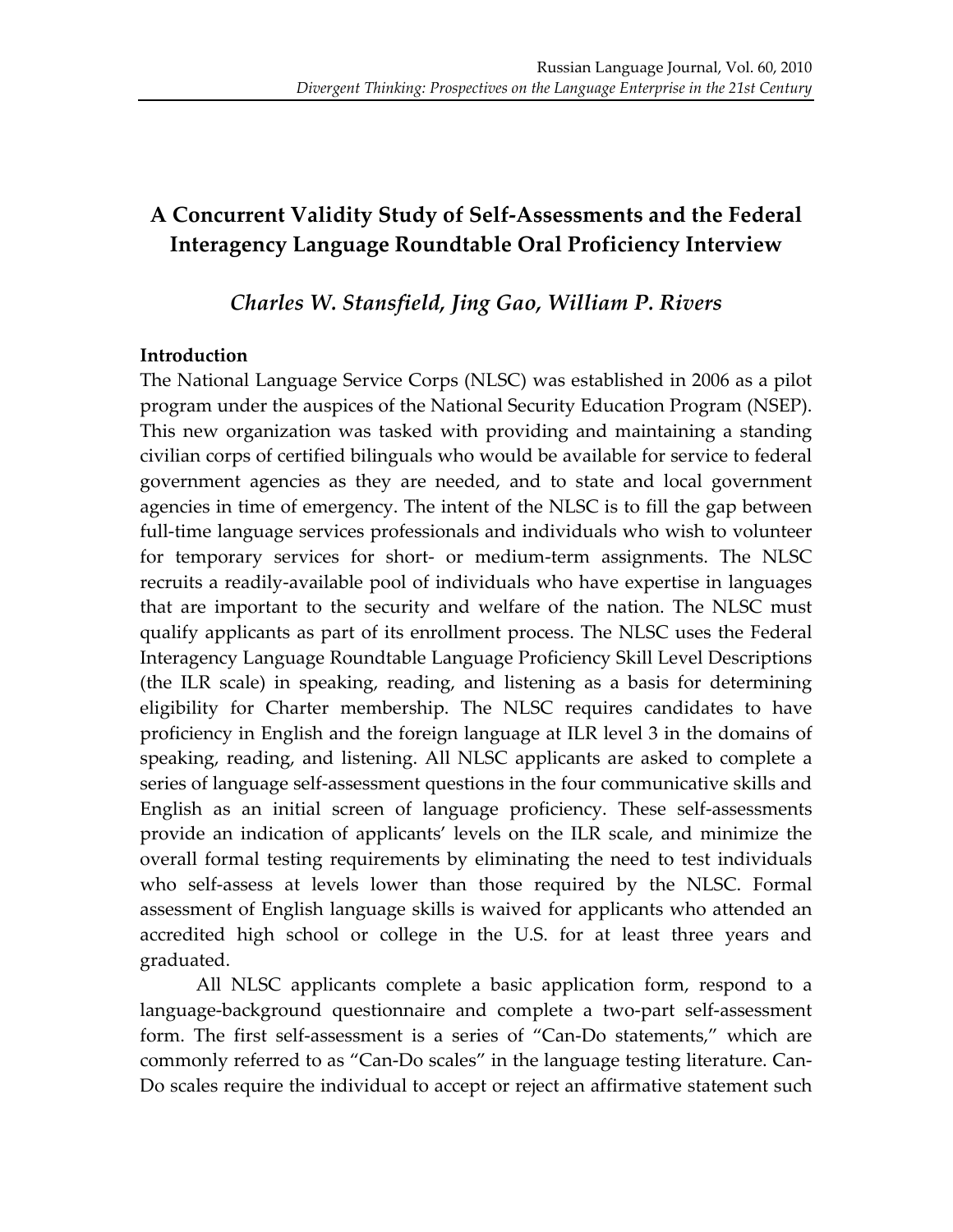as "I can comprehend an oral presentation at a conference on a complex topic in my profession, and I can also comprehend the question-and-answer session immediately following the main part of the talk" (DD Form 2933, Version 4, Sep) 2009, National Language Service Corps (NLSC) Detailed Skills Self-Assessment). The Can-Do scales utilized by the NLSC are grouped according to the skill and level on the ILR scale with which they are associated. These Can-Do scales, once completed, provide a useful inventory of the language skills the candidate claims to have. The candidate's responses can be analyzed in order to produce a predicted language proficiency level on the ILR scale for each skill (listening, speaking, reading, and writing). The second self-assessment is a simplified set of ILR skill level descriptions. The candidate reads the description for each skill and selects the one that best describes his or her language proficiency in that skill. An example of such a simplified ILR description follows for level 4 listening, i.e., advanced professional proficiency level, (DD Form 2934, Sep 2009, National Language Service Corps (NLSC) Pilot Global Language Self-Assessment).

I can understand all forms and styles of speech pertinent to my social and professional needs. This includes speech involving extensive and precise vocabulary, subtleties and nuances in standard dialects of the language, and technical discussion on professional topics within the range of my knowledge. I can understand language tailored to different audiences and purposes, including persuasion, representation, counseling, and negotiating. I can readily infer meanings and implications. I can easily understand all social conversations, radio broadcasts, and phone calls. I may experience some difficulty understanding speech heard under unfavorable conditions, such as through a poor quality loudspeaker or radio or in a noisy room.

The selected skill level description can serve to confirm or disconfirm the predicted language skill level obtained from the analysis of the responses to the Can-Do statements. The self-ranking on the ILR scale is then conjoined with the predicted score on the Can-Do scales to produce a composite score and the predicted language proficiency level.

If the candidate demonstrates proficiency at ILR level 3 or higher on the predicted language proficiency rating, he or she will undergo formal testing of language skills.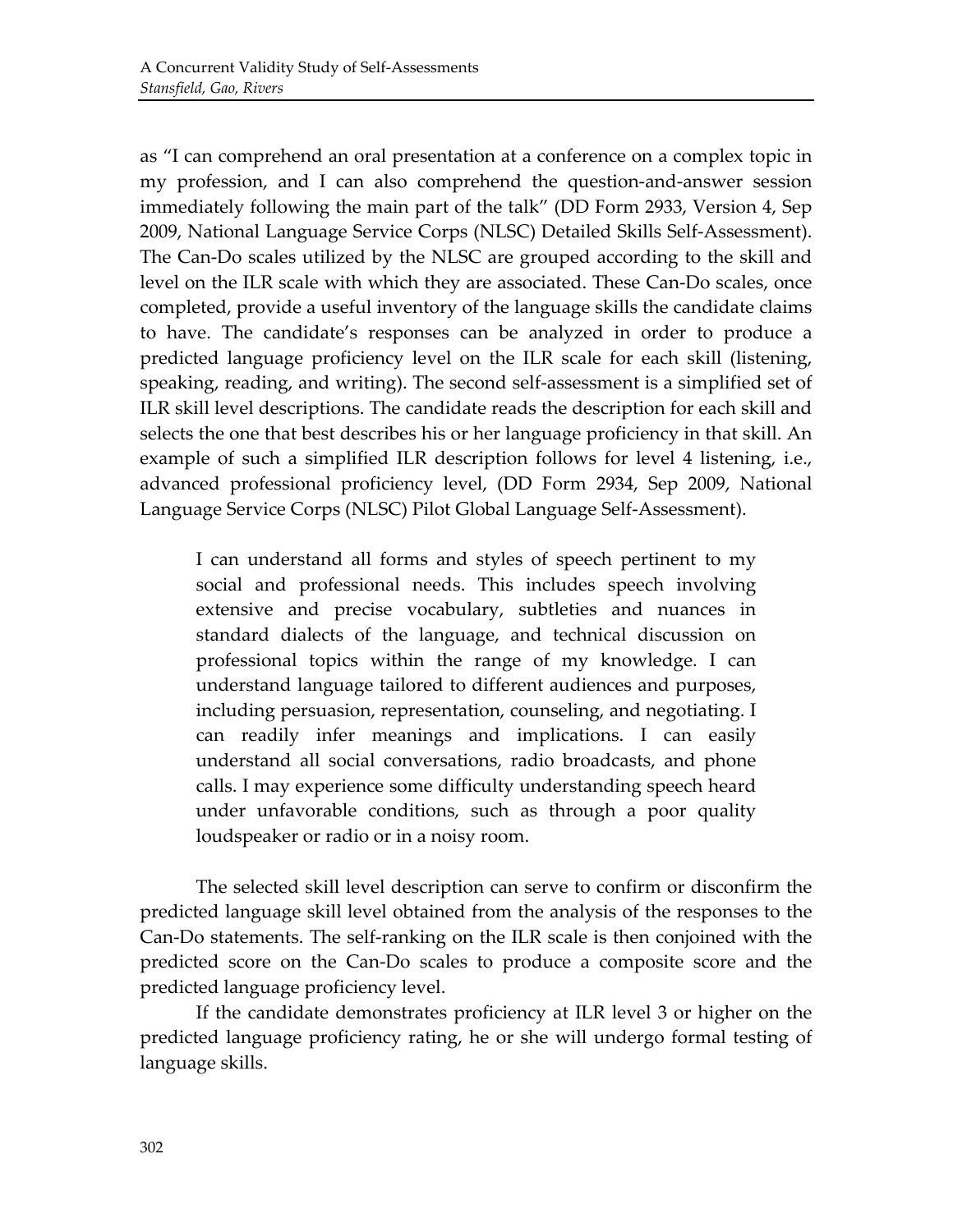The self-assessments were used as an acceptance tool during the piloting of the NLSC program. The NLSC member's language skills are further tested using a direct measure of language skills prior to any assignment. If the Can-Do self-assessments can be shown to predict scores on direct assessment of language proficiency, then the use of self-assessment could continue for some categories of languages in the permanent program and provide a significant cost reduction for the NLSC.

The validity of this kind of self-assessment instruments is well documented in the literature (ALTE, 2002; Clark, 1981; Davidson & Henning, 1985; Heilenman, 1990; LeBalanc & Painchaud, 1985; Roever & Powers, 2005; Ross, 1998; Shrauget & Osberg, 1981; Tannenbaum, Rosenfeld, Breyer, & Wilson, 1999; Wilson, 2000). In the context of the NLSC, Reed and Stansfield (2006) pointed out the potential advantages of using self-assessment techniques to meet the screening needs of the organization.

## **Research!Design!**

In 2009, approximately 1,800 NLSC membership applicants across the U.S. filled out the self-assessments online. The self-assessments consist of two parts: the Can-Do statements and the global assessments. Both instruments assess four skills: listening, speaking, reading and writing. However, in the dataset, data corresponding to only three subsets of the Can-Do statements (listening, speaking, and reading) are available. The data for the writing subset of Can-Do statements (hereinafter Can-Dos) were not available for this analysis, since the Government is not currently using it. The following analyses were carried out on 323 admitted candidates to the NLSC, because only these candidates have been formally tested in the target language.

The 158 Can-Dos presented to candidates describe concrete tasks. Some of the tasks are general; and some relate to the work setting. The numbers of statements by domain are: 40 listening, 48 speaking, 32 reading, and 38 writing. The 158 Can-Dos take only a short amount of time to administer and complete. These statements are appropriate for a broad range of settings. For scoring purposes, each Can-Do statement was assigned a skill level between 1 and 5 on the ILR scale. Although there were about four Can-Do statements at each level, an examinee had to answer all statements affirmatively in order to be rated at that level.

For the global self-assessment, if the candidate's proficiency is substantially better than one level but not consistently as good as the next higher level, they are directed to select the appropriate "plus" level. There is no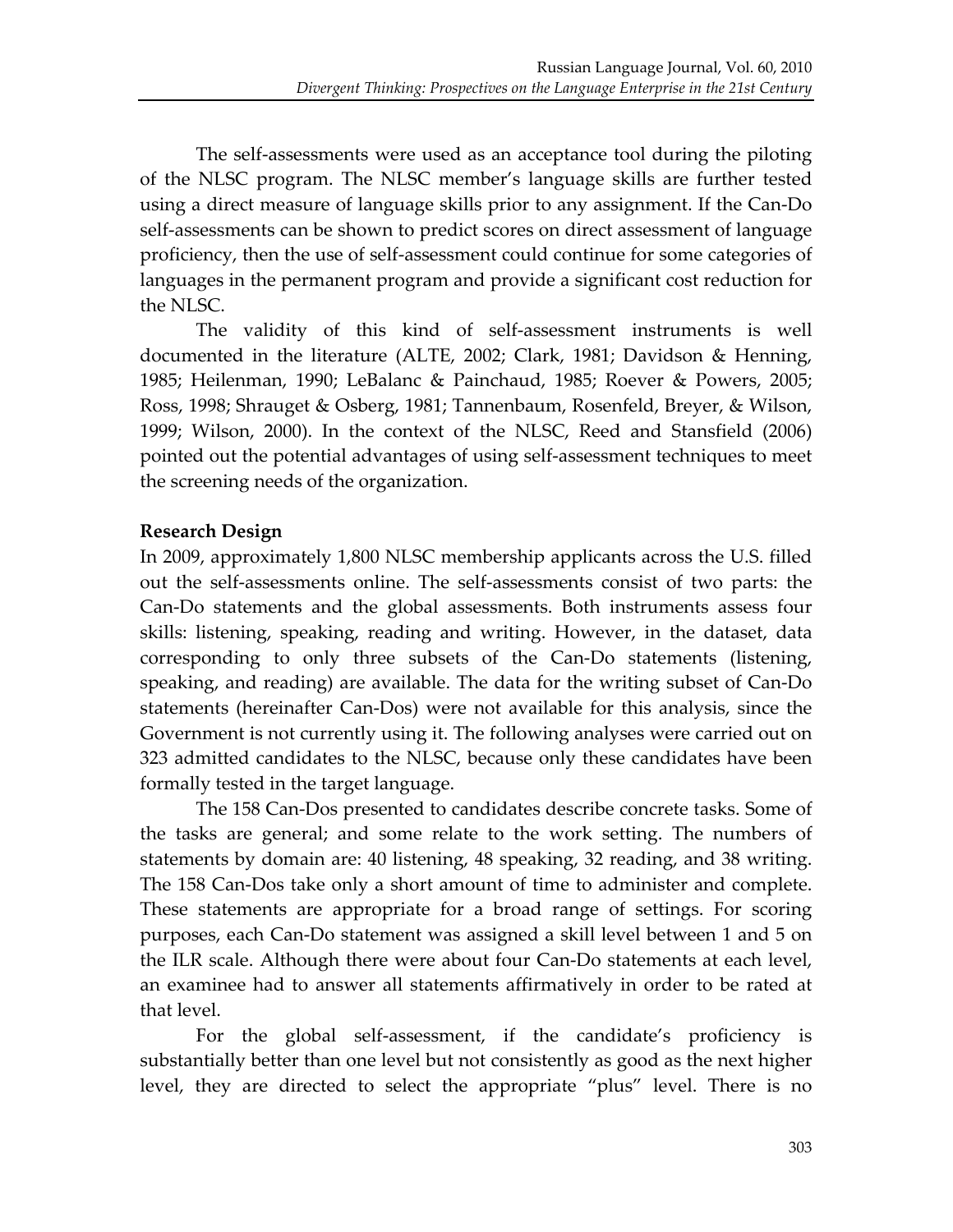description of the plus levels on the self-assessment forms. With this format, the candidate can read and understand the scale quickly, and can make a fairly accurate self-placement at one of the nine points on the scale. For purposes of statistical analysis, the plus level is interpreted as 0.6 levels higher than the base level. For example, level 3+ is converted to a numeric score of 3.6.

#### *Characteristics!of!the!Sample*

The released dataset consists of 323 observations, including 295 OPIs for which there are corresponding self-assessments. The 323 candidates were tested for their skills in a total of eight languages: 129 for Chinese-Mandarin (39.9%), two for Hausa  $(0.6\%)$ , 18 for Hindi  $(5.6\%)$ , 18 for Indonesian  $(5.6\%)$ , eight for Marshallese (2.5%), 88 for Russian (27.2%), 38 for Thai (11.8%), and 22 for Vietnamese (6.8%). Of these candidates, 228 (70.6%) candidates grew up abroad; 120 (37.2%) candidates received their high school education in the U.S. and 173 (53.6%) candidates attended primary college/university in the U.S. Regarding educational background, 196 (28.5%) candidates hold bachelor's degrees, 29 (9%) hold master's degrees, and six (1.9%) hold doctoral degrees.

#### *Results!of!the!Self=assessments!and!OPIs*

The self-assessments required candidates to come up with subjective estimates as to how well they could perform various tasks related to overall competence in the target language based on whether they could perform various tasks. In general, as the literature shows, respondents tend to overestimate their abilities in performing discrete tasks, in part because making accurate judgments about one's own ability relevant to something as complex as language is not easy. It is also not easy to internalize and apply an unfamiliar scale without training. Score distributions for the self-assessment variables are skewed, while score distributions for the OPI scores are closer to normal distribution. Table 1 below gives a breakdown of the self-assessments and the OPI.

The mean ratings of these NLSC candidates were  $4.6$  (4+) on Can-Do listening,  $4.3$  (a mid-range 4) on Can-Do speaking, and  $4.5$  (a high 4) on Can-Do reading. Their mean rating on the global self-assessments were 4.6 on Global listening, 4.2 on Global writing, 4.5 on Global reading, and 4.5 on Global speaking. These are high means, compared with a mean of 3.0 on the OPI test. At first glance, these numbers might seem unusually high. If we consider the fact these candidates are admitted members, these means do not seem as odd. The candidates generally perceived themselves to be quite competent in the target language.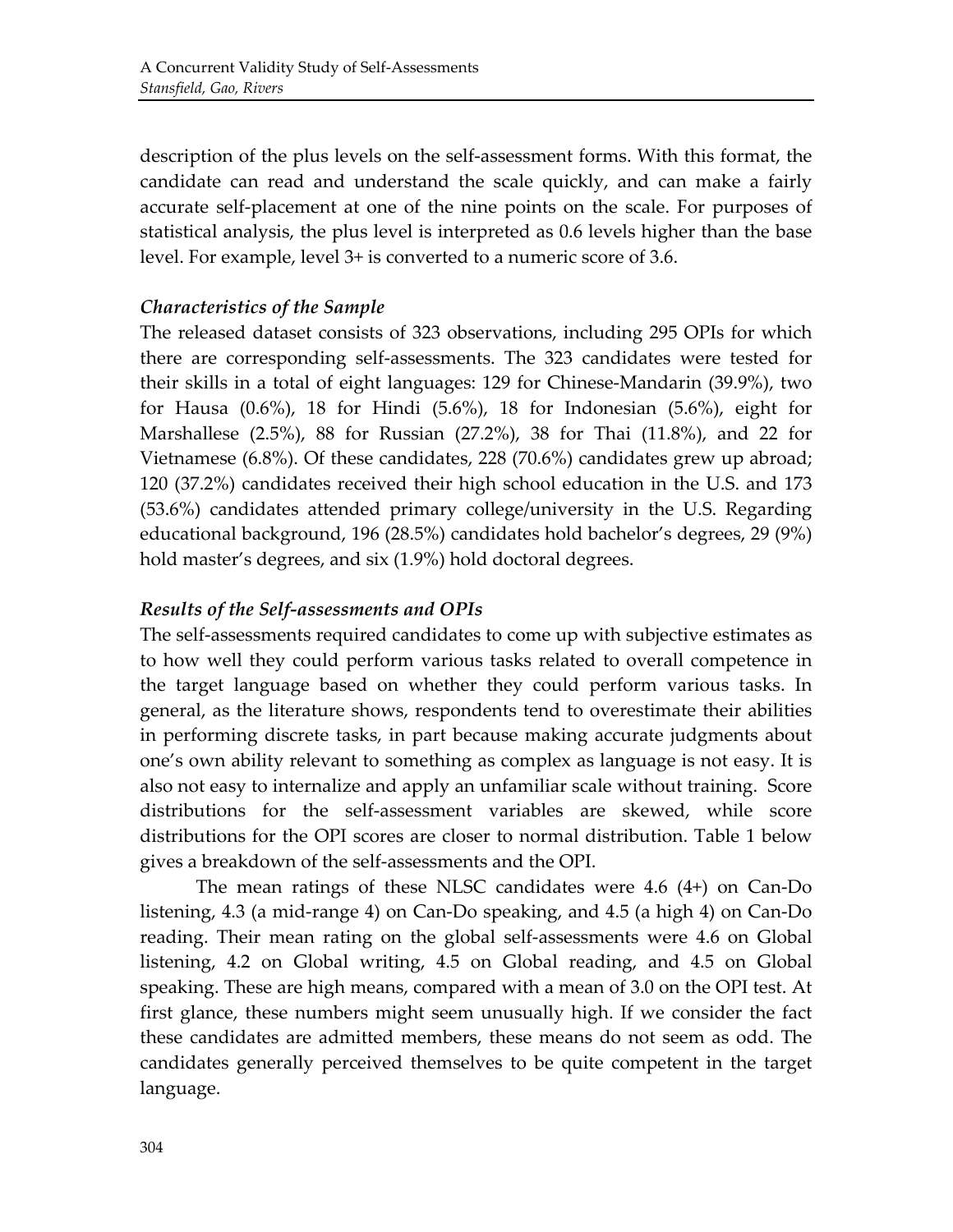| <b>ILR</b>  |                  |                  |              |                |                   |                |                |              |              |  |  |
|-------------|------------------|------------------|--------------|----------------|-------------------|----------------|----------------|--------------|--------------|--|--|
| Level       | $\mathbf{1}$     | $1+$             | 2            | $2+$           | 3                 | $3+$           | $\overline{4}$ | $4+$         | 5            |  |  |
|             | OPI              |                  |              |                |                   |                |                |              |              |  |  |
| N           | $\mathbf{1}$     | $\,8\,$          | 27           | 46             | 105               | 97             | 10             | $\mathbf{0}$ | $\mathbf{1}$ |  |  |
| $\%$        | 0.30%            | 2.50%            | 8.40%        | 14.20%         | 32.50%            | 30%            | 3.10%          |              | 0.30%        |  |  |
|             |                  |                  |              |                | Can-Do: listening |                |                |              |              |  |  |
| N           | $\mathbf{0}$     | $\boldsymbol{0}$ | $\mathbf{1}$ | $\overline{2}$ | 27                | $\overline{4}$ | 37             | 10           | 240          |  |  |
| $\%$        |                  |                  | 0.30%        | $0.60\%$       | 8.40%             | 1.20%          | 11.50%         | 3.10%        | 74.30%       |  |  |
|             |                  |                  |              |                | Can-Do: speaking  |                |                |              |              |  |  |
| N           | $\boldsymbol{0}$ | $\boldsymbol{0}$ | 7            | 8              | 45                | 6              | 53             | 5            | 197          |  |  |
| $\%$        |                  |                  | 2.20%        | 2.50%          | 13.90%            | 1.90%          | 16.40%         | 1.50%        | 61%          |  |  |
|             |                  |                  |              |                | Can-Do: reading   |                |                |              |              |  |  |
| N           | $\mathbf{0}$     | $\mathbf{1}$     | 5            | $\overline{7}$ | 48                | $\overline{4}$ | 32             | 3            | 221          |  |  |
| $\%$        |                  | $0.30\%$         | 1.50%        | 2.20%          | 14.90%            | 1.20%          | 9.90%          | $0.90\%$     | 68.40%       |  |  |
|             |                  |                  |              |                | Global: listening |                |                |              |              |  |  |
| N           | $\boldsymbol{0}$ | $\mathbf{0}$     | $\theta$     | 3              | 19                | 30             | 25             | 31           | 211          |  |  |
| $\%$        |                  |                  |              | 0.90%          | 5.90%             | 9.30%          | 7.70%          | 9.60%        | 65.30%       |  |  |
|             |                  |                  |              |                | Global: writing   |                |                |              |              |  |  |
| N           | $\overline{4}$   | 3                | 8            | 19             | 30                | 29             | 22             | 34           | 157          |  |  |
| $\%$        | 1.20%            | 0.90%            | 2.50%        | 5.90%          | 9.30%             | 9.00%          | 6.80%          | 10.50%       | 48.60%       |  |  |
|             |                  |                  |              |                | Global: reading   |                |                |              |              |  |  |
| $\mathbf N$ | $\boldsymbol{0}$ | $\mathbf 1$      | 3            | 11             | 22                | 23             | 27             | 32           | 201          |  |  |
| $\%$        |                  | 0.30%            | 0.90%        | 3.40%          | 6.80%             | 7.10%          | 8.40%          | 9.90%        | 62.20%       |  |  |
|             |                  |                  |              |                | Global: speaking  |                |                |              |              |  |  |
| N           | $\mathbf{0}$     | $\boldsymbol{0}$ | $\mathbf{1}$ | 9              | 20                | 24             | 33             | 30           | 203          |  |  |
| $\%$        |                  |                  | 0.30%        | 2.80%          | 6.20%             | 7.40%          | 10.20%         | 9.30%        | 62.80%       |  |  |

*Table 1: Score Distributions of Self-assessments and the OPI* 

## *Research!Design:!Predictive!Validity!Study*

Predictive validity is the extent to which a score on a scale or test predicts scores on some other measure, i.e., the criterion. The most common use of predictive validity is in selecting students for university admission. A high correlation between the admissions test and the criterion variable (grades in the year following admission) indicates that the selection procedure worked well, while a low correlation signifies that something is wrong with the selection method. For NLSC self-assessments to have predictive validity, the correlation between the self-assessment scores and formal language proficiency tests needs to be statistically significant and of at least moderate effect size. It was decided to have the Oral Proficiency Interview (OPI) score serves as the criterion measure for evaluating the validity of the self-assessments. The OPI is a standardized procedure for eliciting and rating functional speaking proficiency. It is a criterion-referenced, direct interview. The OPI measures how well a person speaks a language by comparing their performance of specific language tasks,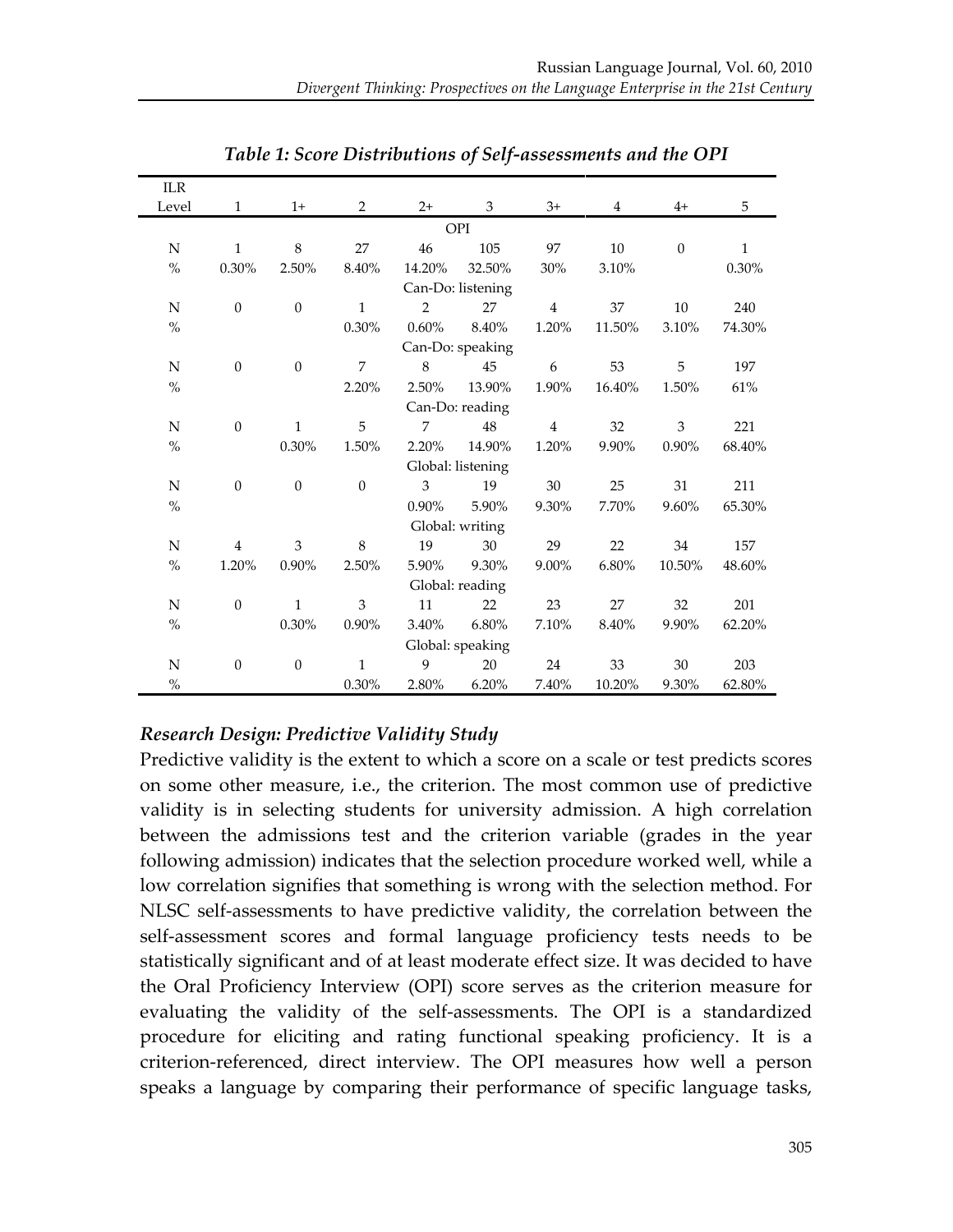not with other candidates, but with the criteria for each level of the ILR scale for speaking. The OPI is a carefully structured conversation between a certified interviewer and the candidate. The validity of OPI and the skill level descriptions for speaking have been documented in research studies (Dandonoli & Henning, 1990; Kenyon  $&$  Stansfield, 1992). In this study, the OPIs were administered by Language Testing International, under contract with the NLSC and were scored using the ILR scale.

## *Research!Questions*

This validity study addresses four primary research questions:

**Research Question 1:** Among Can-Dos and global self-assessments, which generated higher self-ratings and which generated lower self-ratings?

**Research Question 2:** Are there statistically significant correlations between selfassessment scores and the direct measures of language proficiency? What is the relationship among scores on the two types of self-assessment instruments?

**Research Question 3:** What is the effect size and practical utility of the correlations? How do the correlations compare with those found in predictive validity studies of high stakes tests such as the GRE and the SAT?

**Research Question 4:** What is the predictive validity of the Global selfassessments and the Can-Dos respectively in predicting an OPI score?

## **Results**

#### *Research!Question!1*

Among Can-Dos and Global self-assessments, which generated higher selfratings and which generated lower self-ratings?

The first research question of this study concerns whether scores from two types of self-rating instruments are alike on the ILR scale. Statistically equivalent scores on the two instruments support the utility of these measures as comparable screening tools in the NLSC certification process. The Can-Do and the Global self-rating scale assess almost the same constructs. Construct refers to the knowledge, skill, or ability that is being tested. In other words, the two types of instruments are different operationalizations of the same concepts. Both the global assessments and the Can-Dos assess the candidates' listening, speaking and reading ability.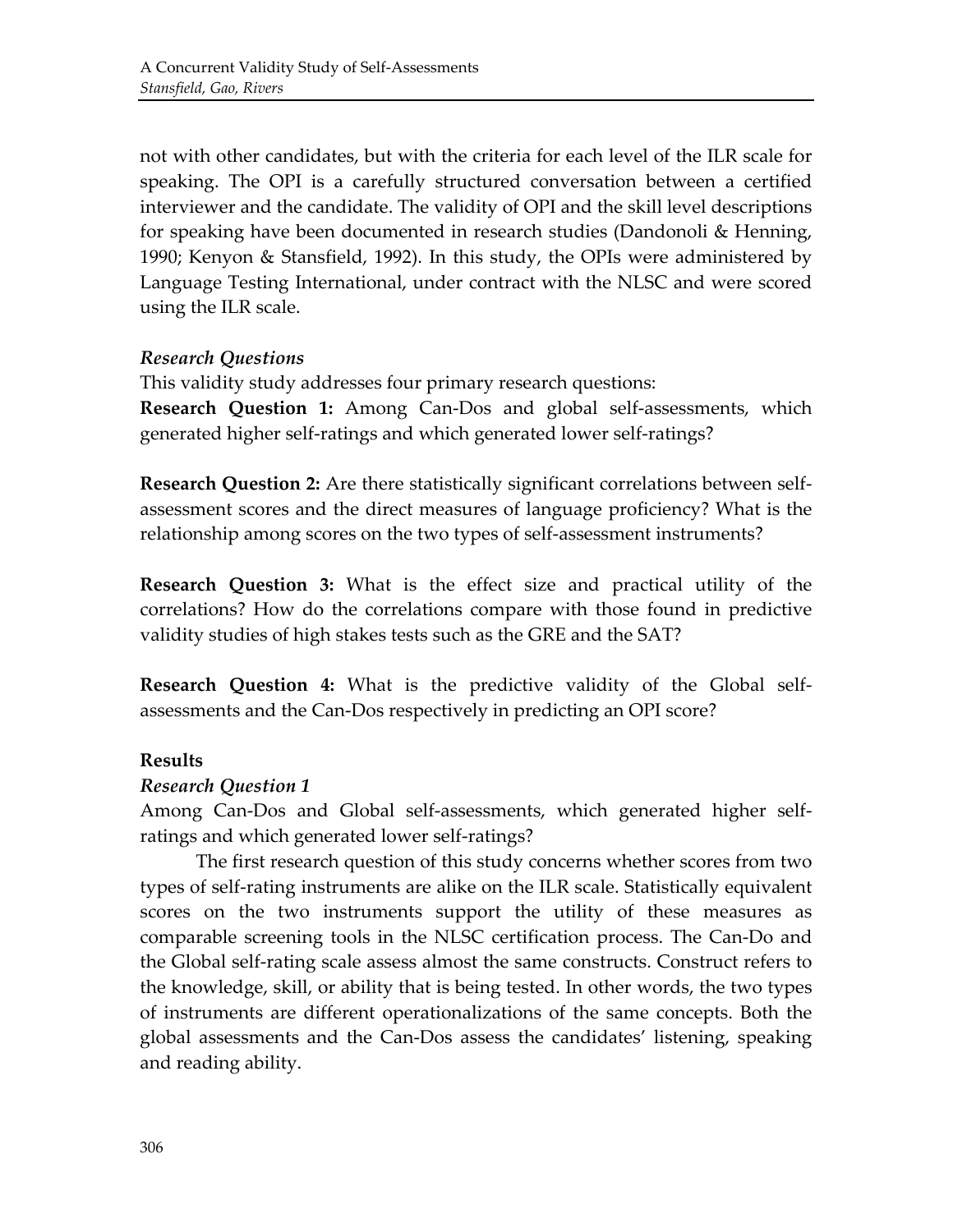This research question was addressed by examining the means on the Can-Do and the global self-rating scales (see Table 2). Paired sample t-tests have been conducted to compare the means of two comparable variables. For example, a paired-sample t-test was conducted to compare the self-rating of speaking scores obtained by Can-Dos and Global assessments. A paired sample t-tests computes the difference between the two variables for each case, and tests to see if the mean difference is significantly different from zero.

|        |                         | Mean | S.D. | N   |
|--------|-------------------------|------|------|-----|
| Pair 1 | CAN-DO LISTENING        | 4.66 | .66  | 318 |
|        | <b>GLOBAL LISTENING</b> | 4.61 | .65  | 318 |
| Pair 2 | CAN-DO READING          | 4.47 | .87  | 319 |
|        | <b>GLOBAL READING</b>   | 4.52 | .78  | 319 |
|        | CAN-DO SPEAKING         | 4.39 | .86  | 319 |
| Pair 3 | <b>GLOBAL SPEAKING</b>  | 4.56 | .71  | 319 |

*Table 2: Means of Can-Dos vs. Global self-assessments* 

Table 3 gives the results of the paired sample t-tests, including the differences in means by skill. There is no significant difference in listening scores obtained by the Can-Dos (M=4.66, SD=.66) and the Global assessments (M=4.61, SD=.65); t  $(317)$  =1.78, p=.08. Similarly, there is no significant difference in reading scores obtained by the Can-Dos (M=4.47, SD=.87) and the Global assessments (M=4.52, SD=.78); t (318) =-1.67,  $p=0.10$ . However, there is a significant difference in the speaking scores obtained by the Can-Dos  $(M=4.39, SD=.86)$  and the Global assessments (M=4.56, SD=.71); t (318) =-0.16, p=0.00.

| <b>Table 3: Paired sample t-tests</b> |                                               |         |            |          |     |         |  |  |  |
|---------------------------------------|-----------------------------------------------|---------|------------|----------|-----|---------|--|--|--|
|                                       |                                               |         | Std. Error |          |     |         |  |  |  |
|                                       |                                               | Mean    | Mean       |          | df  | tailed) |  |  |  |
| Pair 1                                | CAN-DO: LISTENING-GLOBAL:<br><b>LISTENING</b> | 0.05    | 0.03       | 1.78     | 317 | 0.08    |  |  |  |
| Pair 2                                | CAN-DO: READING-GLOBAL: READING               | $-0.05$ | 0.03       | $-1.67$  | 318 | 0.10    |  |  |  |
| Pair 3                                | CAN-DO: SPEAKING-GLOBAL:<br><b>SPEAKING</b>   | $-0.16$ | 0.03       | $-5.102$ | 318 | 0.00    |  |  |  |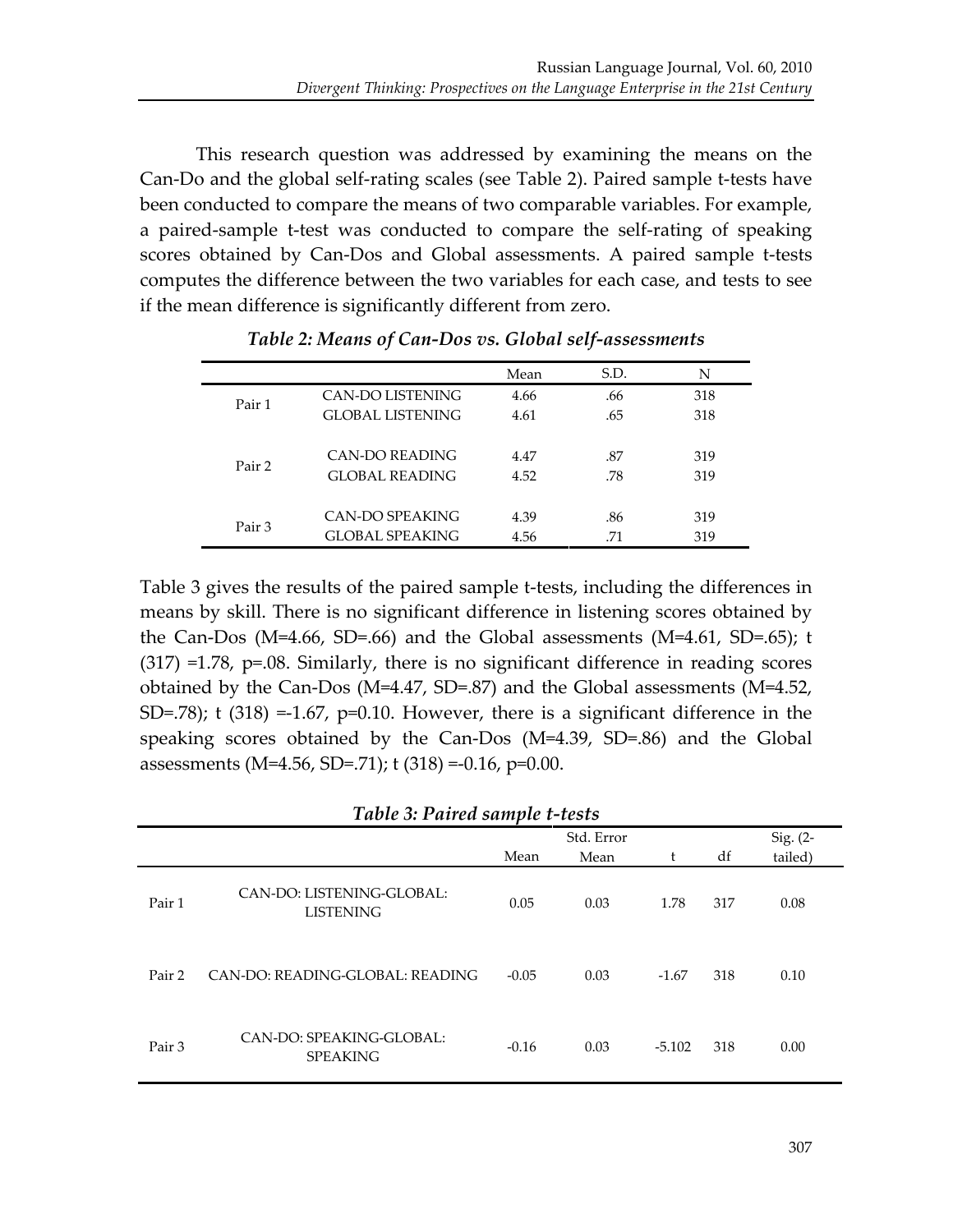These results suggest that for listening and reading, the type of self-assessment instrument used does not have an effect on the ILR-scale scores. However, for speaking, the type of self-assessment does have an effect on the scores. Specifically, our results suggest that the Global self-assessment gives a higher speaking score than the Can-Dos. The NLSC could confidently state that selfassessment scores are generally comparable across the self-assessment instruments that assess listening and reading skills.

#### *Research!Question!2*

Are there statistically significant correlations between self-assessment scores and the direct measures of language proficiency? What is the relationship among scores on the two types of self-assessment instruments?

One of the most important goals of the self-assessment is to provide information' on the candidates' true ability in the target language. In this study, the official OPI score is treated as the indicator of the candidates' true foreign language proficiency. The predictive validity is quantified by the correlation coefficient between the two sets of measurements obtained for the same sample—the measurement performed by the self-assessments and by the face-toface OPI. Correlation coefficients, which fall in the range of  $-1.00$  to  $+1.00$ , reflect the strength of the linear relationship between scores on different tests. A high positive correlation between two tests indicates that candidates who obtain a high score on one test are likely to obtain a high score on the other test.

The Pearson product moment correlation coefficients between the predictor variables and the criterion variables are shown in Table 4. Three of the constructs (listening, speaking, and reading) measured by the Can-Do statement scales, are compared to the four constructs (listening, writing, reading, and speaking) measured by the global assessment scales.

Analysis of the data indicates that the highest correlation is between the criterion (OPI scores) and the global assessment of listening ability ( $r=0.54$ ). The global self-assessment of speaking ability also yields a high correlation  $(0.49)$ with the criterion measure (OPI). Next in order of magnitude is the global assessment of reading ability ( $r=0.47$ ). Both reading and listening subsets of the Can-Dos yielded a correlation of 0.45 with the criterion variable.

At the time of this study, self-assessment data of non-admitted candidates was not available to the researchers. Upon receiving the data of the non-admitted applicants, we will carry out a correction of the correlation coefficients for the restriction of the range of the predictors.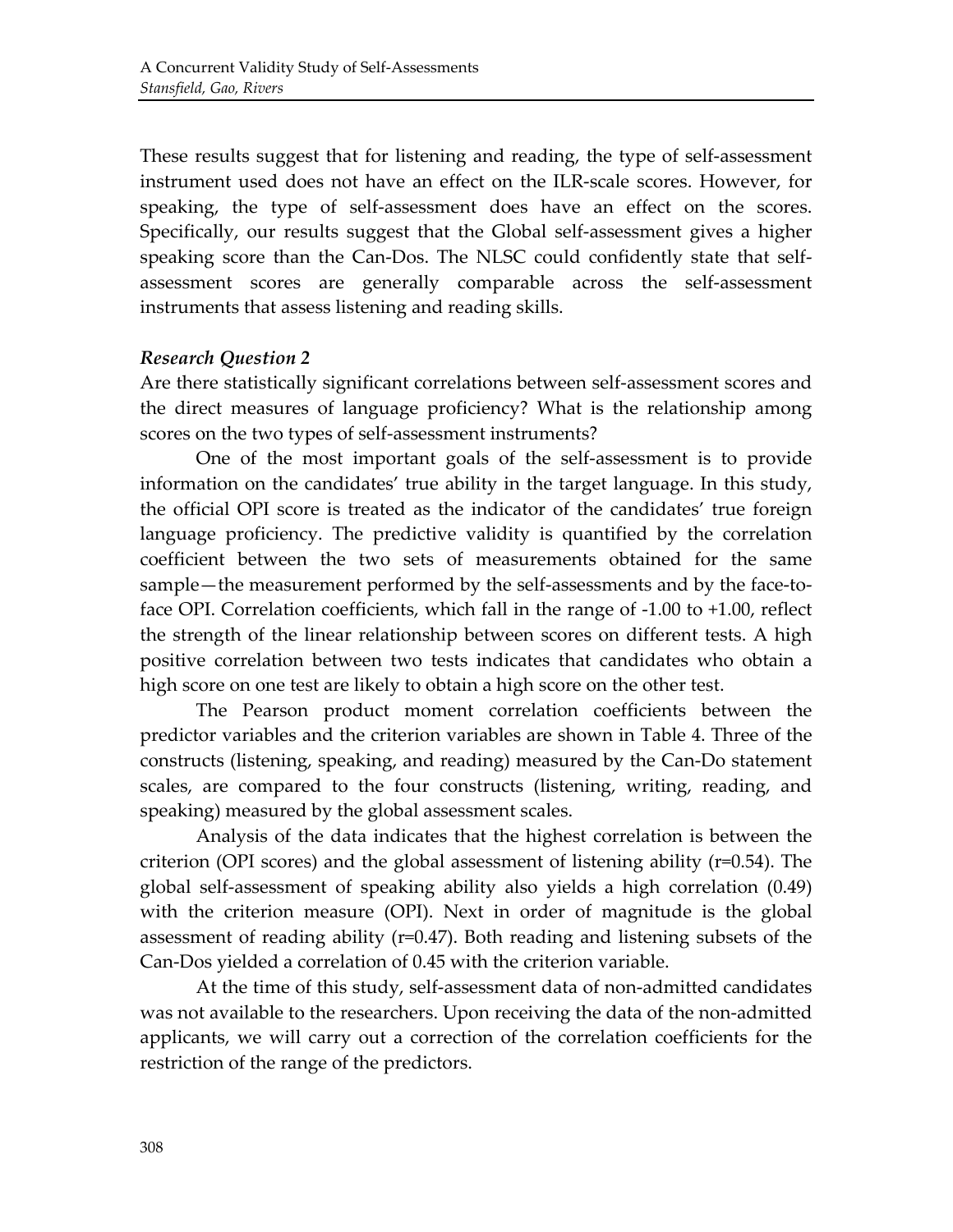| Table 4: Pairwise Pearson correlation coefficients: intercorrelations of predictor |
|------------------------------------------------------------------------------------|
| variables and criterion variables                                                  |

Correlations

|                                    |                                | OPI         | CAN-DO:<br><b>LISTENING</b> | CAN-DO:<br>SPEAKING | CAN-DO:<br><b>READING</b> | GLOBAL:<br><b>LISTENING</b> | GLOBAL:<br><b>WRITING</b> | GLOBAL:<br><b>READING</b> | GLOBAL:<br>SPEAKING |
|------------------------------------|--------------------------------|-------------|-----------------------------|---------------------|---------------------------|-----------------------------|---------------------------|---------------------------|---------------------|
| OPI                                | Pearson<br>Correlation         | 1.00        |                             |                     |                           |                             |                           |                           |                     |
|                                    | $\mathbb N$                    | 295         |                             |                     |                           |                             |                           |                           |                     |
| CAN-DO:<br><b>LISTENING</b>        | Pearson<br>Correlation         | $0.45**$    | 1.00                        |                     |                           |                             |                           |                           |                     |
|                                    | Sig. (2-tailed)<br>N           | 0.00<br>293 | 0.00<br>321                 |                     |                           |                             |                           |                           |                     |
| CAN-DO:<br><b>SPEAKING</b>         | Pearson<br>Correlation         | $0.41**$    | $0.74**$                    | 1.00                |                           |                             |                           |                           |                     |
|                                    | Sig. (2-tailed)<br>$\mathbb N$ | 0.00<br>293 | 0.00<br>321                 | 0.00<br>321         |                           |                             |                           |                           |                     |
| CAN-DO:<br><b>READING</b>          | Pearson<br>Correlation         | $0.45**$    | $0.70**$                    | $0.80**$            | 1.00                      |                             |                           |                           |                     |
|                                    | Sig. (2-tailed)                | 0.00        | 0.00                        | 0.00                | 0.00                      |                             |                           |                           |                     |
|                                    | ${\bf N}$                      | 293         | 321                         | 321                 | 321                       |                             |                           |                           |                     |
| <b>GLOBAL:</b><br><b>LISTENING</b> | Pearson<br>Correlation         | $0.54**$    | $0.73**$                    | $0.71**$            | $0.75**$                  | 1.00                        |                           |                           |                     |
|                                    | Sig. (2-tailed)<br>N           | 0.00<br>291 | 0.00<br>318                 | 0.00<br>318         | 0.00<br>318               | 0.00<br>319                 |                           |                           |                     |
| GLOBAL:<br><b>WRITING</b>          | Pearson<br>Correlation         | $0.43**$    | $0.61**$                    | $0.70**$            | $0.79**$                  | $0.72**$                    | 1.00                      |                           |                     |
|                                    | Sig. (2-tailed)<br>${\bf N}$   | 0.00<br>280 | 0.00<br>305                 | 0.00<br>305         | 0.00<br>305               | 0.00<br>305                 | 0.00<br>306               |                           |                     |
| <b>GLOBAL:</b><br><b>READING</b>   | Pearson<br>Correlation         | $0.47**$    | $0.70**$                    | $0.68**$            | $0.80**$                  | $0.80**$                    | $0.85**$                  | 1.00                      |                     |
|                                    | Sig. (2-tailed)<br>$\mathbb N$ | 0.00<br>292 | 0.00<br>319                 | 0.00<br>319         | 0.00<br>319               | 0.00<br>319                 | 0.00<br>306               | 0.00<br>320               |                     |
| GLOBAL:<br><b>SPEAKING</b>         | Pearson<br>Correlation         | $0.49**$    | $0.71**$                    | $0.76**$            | $0.73**$                  | $0.89**$                    | $0.75**$                  | $0.78**$                  | 1.00                |
|                                    | Sig. (2-tailed)                | 0.00        | 0.00                        | 0.00                | 0.00                      | 0.00                        | 0.00                      | 0.00                      | 0.00                |
|                                    | N                              | 292         | 319                         | 319                 | 319                       | 319                         | 306                       | 320                       | 320                 |

\*\* Correlation is significant at 0.01 level (2-tailed).

Equation (1) from Lord and Novick (1968, p. 143) will be utilized. This correction uses the ratio of the observed variance of the predictor in the sample to the observed variance of the predictor in the population. The equation is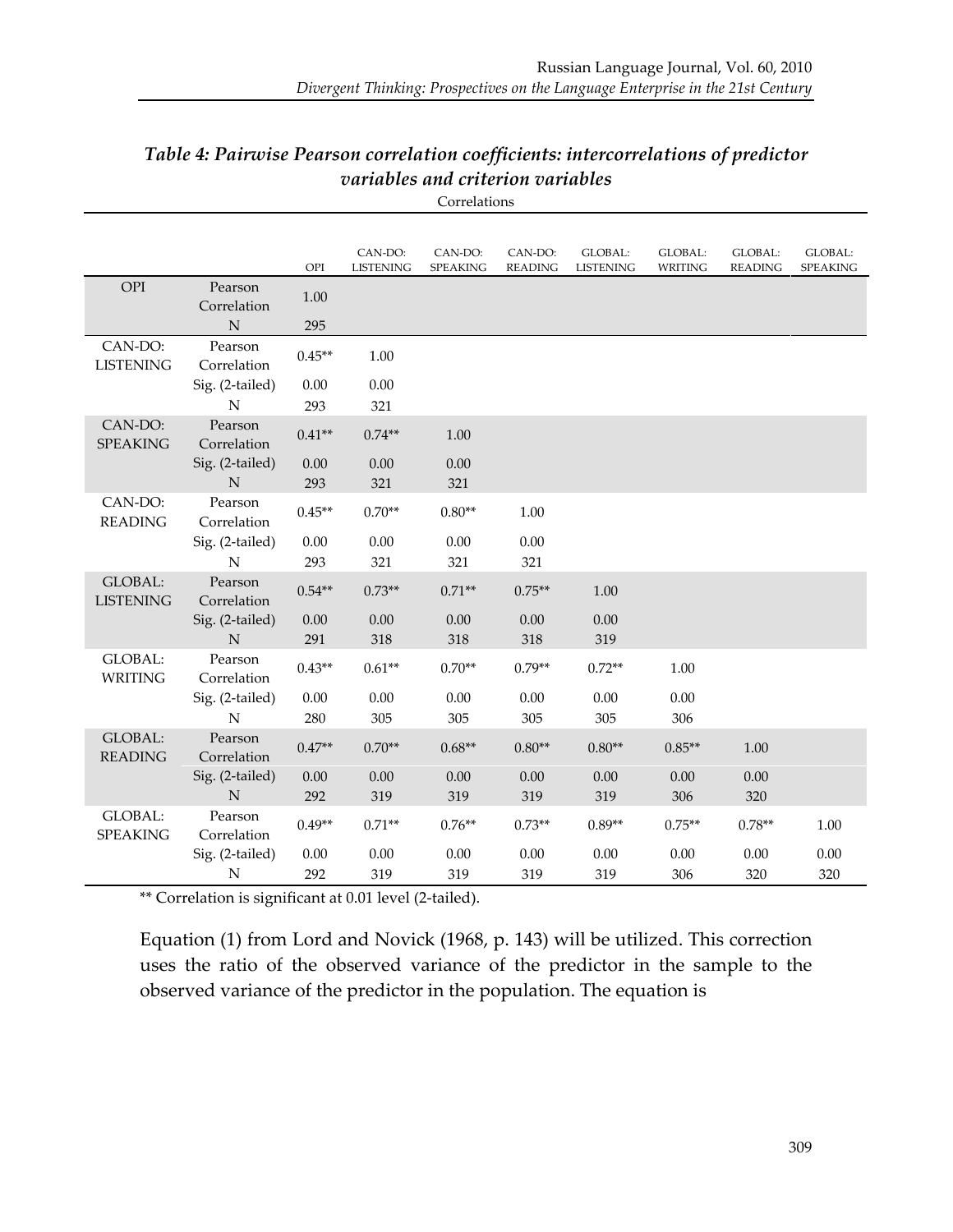$$
\rho = \frac{1}{\sqrt{1 + \frac{s_x^2}{\sigma_x^2} \left(\frac{1}{r_{yx}^2} - 1\right)}}
$$
(1)

where  $s_r^2$  is the observed variance in the sample and  $\sigma_r^2$  is the observed variance in the population. When statistical corrections were made to counteract the dampening effects of selection, the correlations of the predictor and the criterion measure usually increase substantially (Raju & Brand, 2003).

The correlations between OPI scores and the self-assessment scores are all statistically significant. In other words, the self-assessments correlate well with a direct measure whose validity is widely accepted. Some of the self-assessments measure the same construct as the OPI, and some measure different constructs, but the four language skills are presumably interrelated.

The relationship among the scores on the two types of self-assessment instruments is addressed by examining patterns of correlations to look for evidence of convergent and discriminant validity. Convergent validity is the degree to which scores on a variable are similar to scores on other variables that are presumed to measure similar skills. Discriminant validity is the degree to which the scores on a variable are different from scores on other variables that it theoretically measures different skills. As expected, in Table 4 the highest correlations appear in the "same construct, same instrument" column, and lowest correlations tend to appear in the "different construct, different instrument" column. For example, the correlation between two reading assessments (Can-Do and global) is higher  $(0.80)$  than the correlations between the same two reading assessments and the global speaking self-assessment (0.68) and 0.73). This supports the convergent and discriminant validity of the selfassessments.'

#### *Research!Question!3*

What is the effect size and practical utility of the correlations? How do the correlations compare with those found in predictive validity studies of tests such as GRE and SAT?

In the context of NLSC, it is useful to know not only whether the correlations are statistically significant, but also the size of the observed relationship. In practical situations, effect size is helpful in decision-making,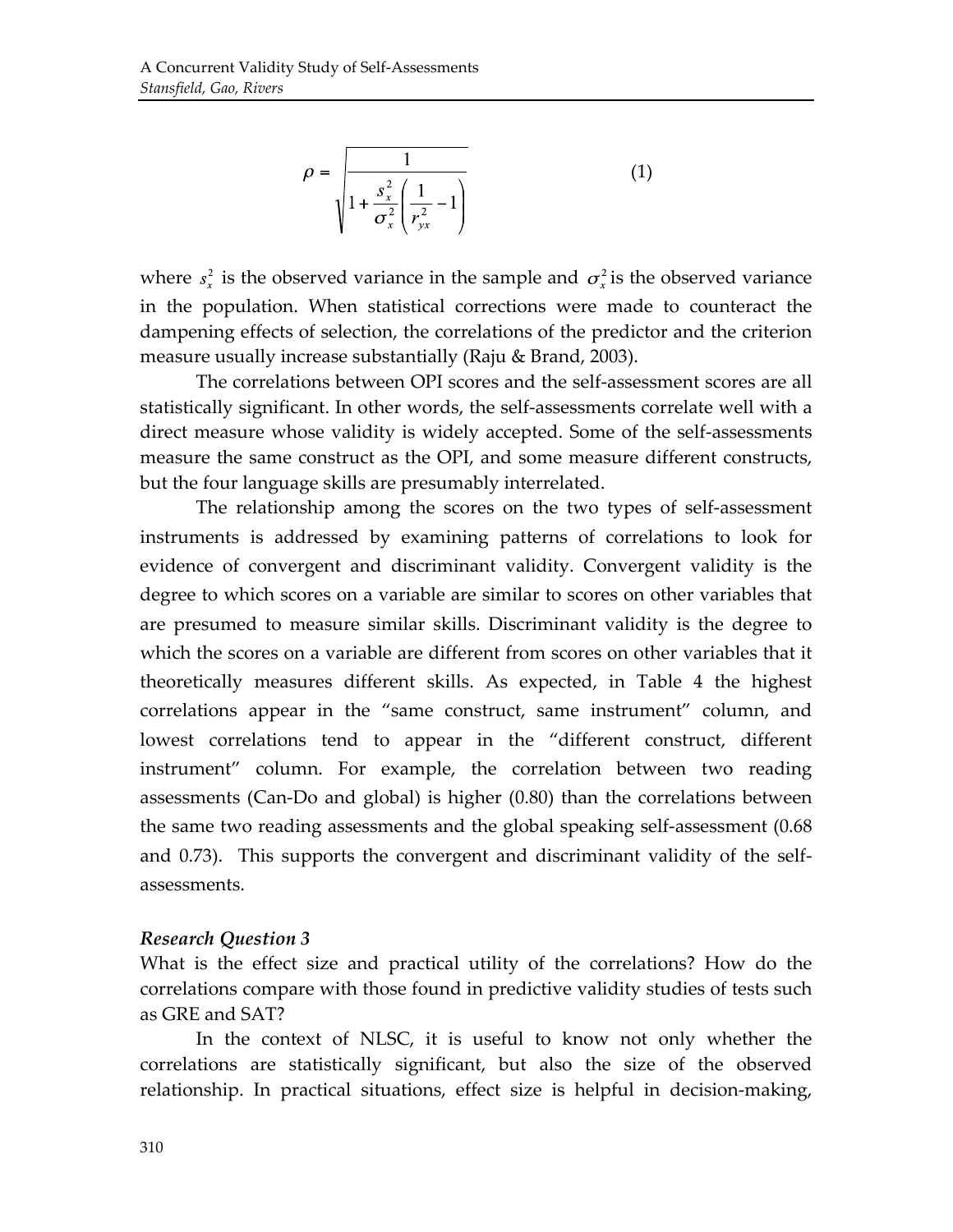since a highly significant relationship may be uninteresting if its effect size is small. Therefore, reporting effect size is considered good practice when presenting empirical research findings. By convention, correlation coefficients of 0.10, 0.30, and 0.50 are termed small, moderate, and large respectively in terms of their effect size (Cohen, 1988). In this study, the correlation coefficients between the criterion variable (OPIs) and the self-assessments were in the range of 0.41 to 0.54 (see Table 4), which indicates the effect sizes of the correlation coefficients are from moderate to large. In interpreting these results, it should be kept in mind that the correlation coefficient results are not corrected for the restriction of range.

Clark and Swinton (1979) reported a validity coefficient (0.48), which represented the correlation between a single oral proficient interview (OPI) rating and an examinee's self-rating. Heilenman (1990) reported a correlation of 0.33 between course grades and undergraduate students' self-assessments of their French language skills (grammar, vocabulary, accuracy, and fluency). Ross  $(1998)$  conducted a meta-analysis of studies dealing with self-assessment in second and foreign languages. For reading, he located 23 correlations, with an average r=0.61. In another summary of research on second-language selfassessments, Oscarson (1997) concluded the accuracy of the assessment depends to a considerable degree on the purpose of the assessment. Compared with correlation coefficients reported in other high risk test validity studies, such as GRE and SAT (Angronow & Studley, 2007; Geiser & Studley, 2002), the NLSC self-assessment instruments have relatively high correlation coefficients with the criterion measure. This provides evidence supporting the validity of the selfassessments.'

## *Research!Question!4*

What is the predictive power of the global assessments and the Can-Dos respectively?

Although the correlations between individual predictor variables and the criterion variables are interesting, they do not provide the full picture of how well a combination of predictors predicts official language test scores. To evaluate the utility of a combination of predictors, subsets of the predictor variables were entered into regression equation.

In the first step of the modeling process, all seven predictors are entered in the regression equation. Table 5 displays results of the regression of OPI scores on seven self-assessment variables. Unfortunately, only one predictor, the listening global, is significant (alpha  $>$  0.05), which seems theoretically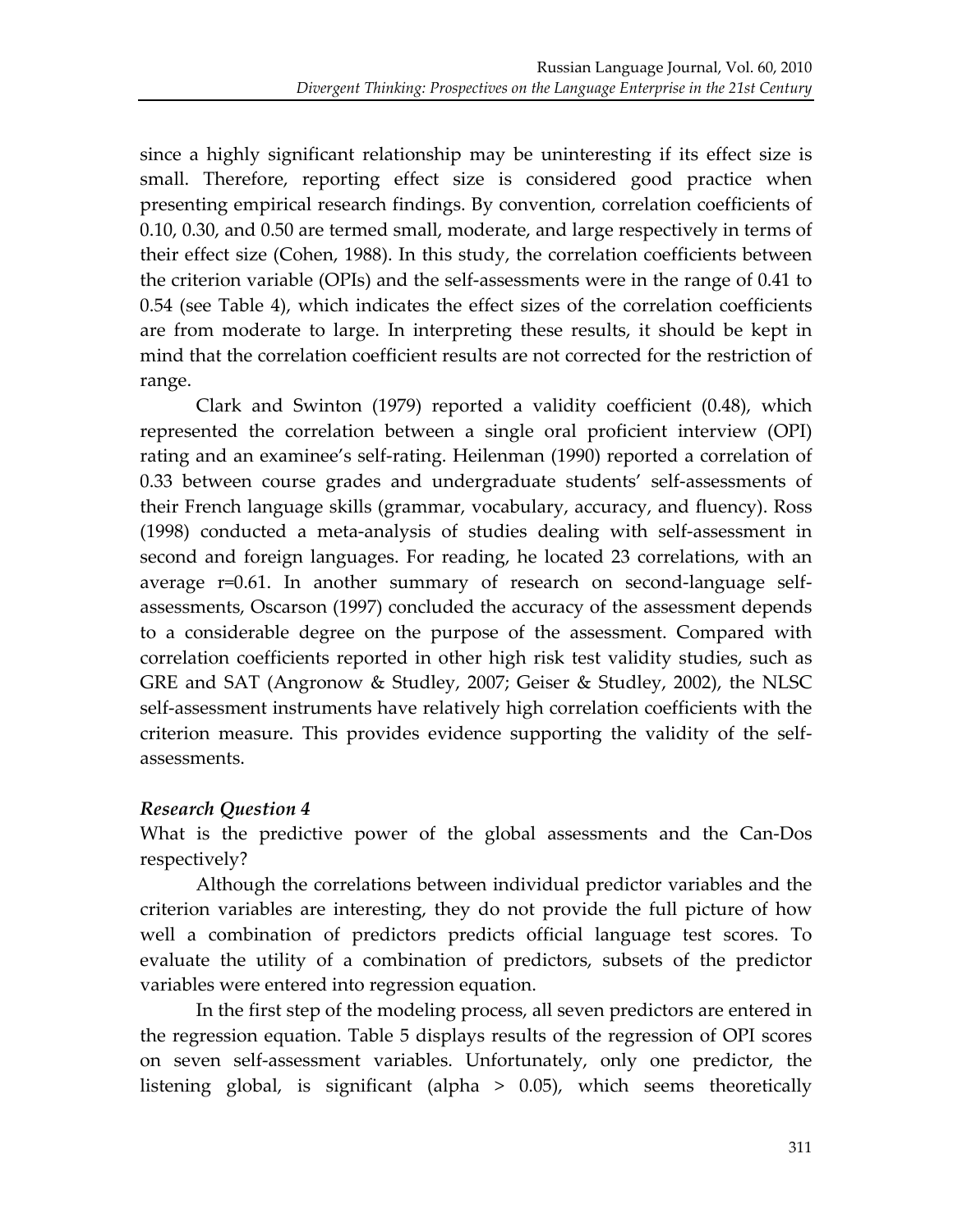questionable. One possible reason for this outcome is the high correlation between the seven predictors. For example, the correlation between global speaking self-assessment and the listening Can-Dos is as high as 0.70. In general, the correlation between the predictors is in the range of  $0.60$  and  $0.80$ . When predictors correlate highly among themselves, it increases the possibility of multicollinearity. The greater the multicollinearity, the greater the standard error and the smaller the t-statistics.

|              | Coefficients(a)                   |                                |            |                              |         |      |                                   |      |  |
|--------------|-----------------------------------|--------------------------------|------------|------------------------------|---------|------|-----------------------------------|------|--|
|              |                                   | Unstandardized<br>Coefficients |            | Standardized<br>Coefficients |         |      | Collinearity<br><b>Statistics</b> |      |  |
|              |                                   |                                |            |                              |         |      | Toleranc                          |      |  |
| Model        |                                   | B                              | Std. Error | Beta                         | T       | Sig. | e                                 | VIF  |  |
| $\mathbf{1}$ | (Constant)                        | 0.69                           | 0.23       |                              | 2.97    | 0.00 |                                   |      |  |
|              | CAN-DO:<br><b>LISTENING</b>       | 0.09                           | 0.07       | 0.10                         | 1.21    | 0.23 | 0.36                              | 2.78 |  |
|              | CAN-DO:<br><b>SPEAKING</b>        | $-0.04$                        | 0.07       | $-0.06$                      | $-0.66$ | 0.51 | 0.26                              | 3.83 |  |
|              | CAN-DO:<br><b>READING</b>         | 0.04                           | 0.07       | 0.07                         | 0.61    | 0.54 | 0.22                              | 4.57 |  |
|              | GLOBAL:<br><b>LISTENING</b>       | 0.35                           | 0.11       | 0.40                         | 3.22    | 0.00 | 0.17                              | 5.88 |  |
|              | GLOBAL:<br>WRITING                | 0.01                           | 0.06       | 0.02                         | 0.15    | 0.88 | 0.22                              | 4.62 |  |
|              | GLOBAL:<br><b>READING</b>         | 0.05                           | 0.09       | 0.07                         | 0.58    | 0.56 | 0.18                              | 5.60 |  |
|              | <b>GLOBAL:</b><br><b>SPEAKING</b> | 0.01                           | 0.10       | 0.01                         | 0.08    | 0.94 | 0.17                              | 5.95 |  |

*Table 5: Regression of OPI scores on Can-Dos and global assessments* 

a. Dependent Variable: OPI

In predictive validity studies, it is desirable to find large and statistically significant multiple correlation coefficients that account for a substantial amount of variation in the predictor. For example, Linn and Hastings (1984) found a multiple correlation of 0.46 for Law School Admission Test (LSAT) scores combined with undergraduate grades in predicting first-year law school grades, which indicates LSAT and undergraduate grades account for 21.16% of the variance in first-year law school grades. In addition to gauging the strength of the predictors considered simultaneously, multiple regression can also be used to evaluate the utility of each predictor. The regression slopes provide one indicator of the relationship between a predictor and the criterion. If the regression coefficient for a particular variable is statistically significant, it can be concluded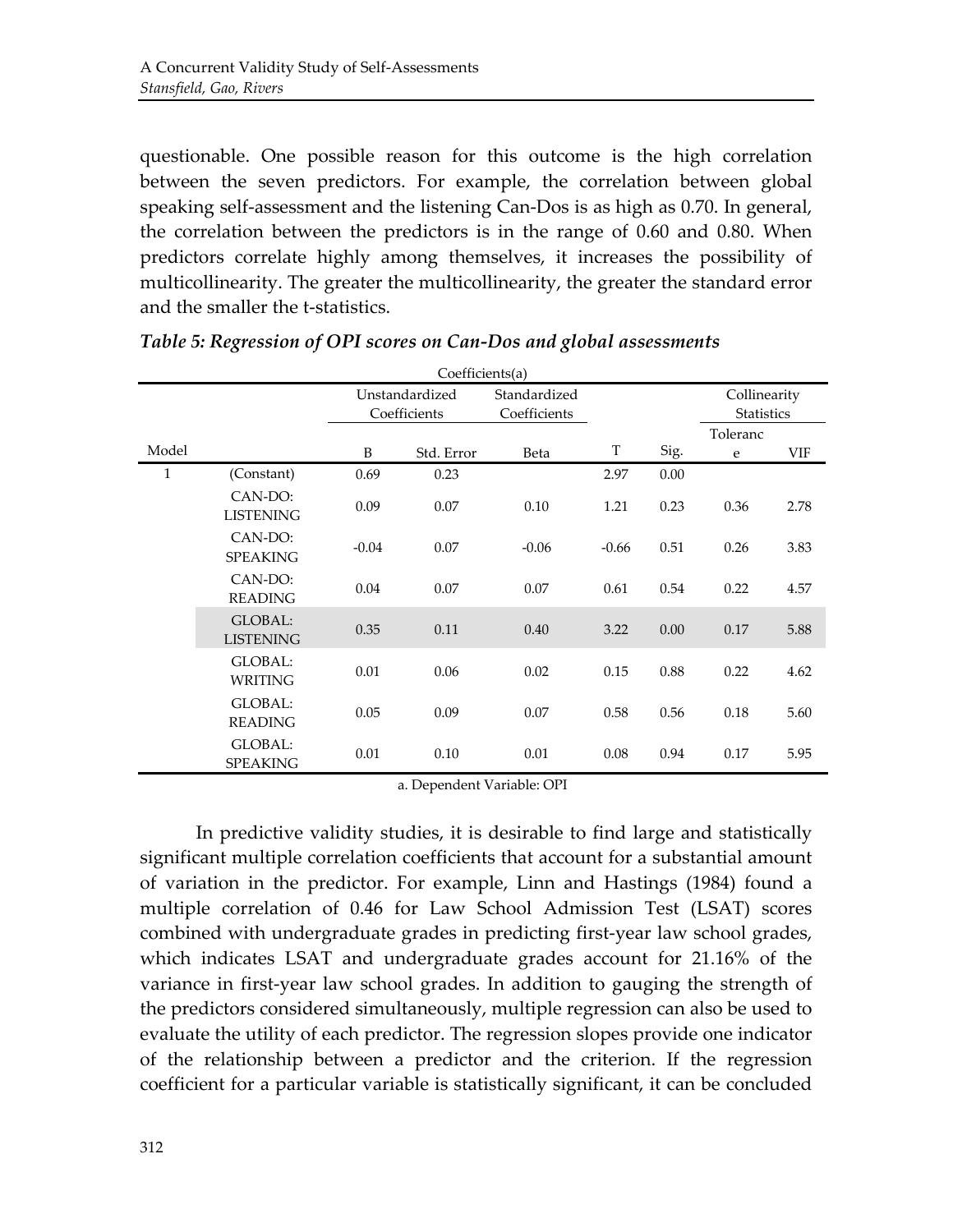that the variable is important for accounting for variation in the criterion. However, it is difficult to isolate the relative contributions of each predictor from the regression coefficients.

| Table 6: Regression Models |                  |              |                |  |  |  |  |  |
|----------------------------|------------------|--------------|----------------|--|--|--|--|--|
|                            |                  | MODEL        | <b>MODEL</b>   |  |  |  |  |  |
|                            |                  | $\mathbf{1}$ | $\overline{2}$ |  |  |  |  |  |
|                            |                  |              |                |  |  |  |  |  |
| <b>PREDICTED</b>           |                  |              |                |  |  |  |  |  |
| <b>VARIABLE</b>            | OPI              | X            | X              |  |  |  |  |  |
|                            |                  |              |                |  |  |  |  |  |
|                            |                  |              |                |  |  |  |  |  |
|                            | CAN-DO:          |              |                |  |  |  |  |  |
|                            | <b>LISTENING</b> | X            |                |  |  |  |  |  |
|                            |                  |              |                |  |  |  |  |  |
|                            | CAN-DO:          |              |                |  |  |  |  |  |
|                            | <b>SPEAKING</b>  | $\chi$       |                |  |  |  |  |  |
|                            |                  |              |                |  |  |  |  |  |
|                            |                  |              |                |  |  |  |  |  |
|                            | CAN-DO:          |              |                |  |  |  |  |  |
|                            | <b>READING</b>   | X            |                |  |  |  |  |  |
| <b>PREDICTOR</b>           |                  |              |                |  |  |  |  |  |
| <b>VARIABLES</b>           | <b>GLOBAL:</b>   |              |                |  |  |  |  |  |
|                            | <b>LISTENING</b> |              | X              |  |  |  |  |  |
|                            |                  |              |                |  |  |  |  |  |
|                            | <b>GLOBAL:</b>   |              |                |  |  |  |  |  |
|                            | WRITING          |              | $\chi$         |  |  |  |  |  |
|                            |                  |              |                |  |  |  |  |  |
|                            |                  |              |                |  |  |  |  |  |
|                            | <b>GLOBAL:</b>   |              |                |  |  |  |  |  |
|                            | <b>READING</b>   |              | X              |  |  |  |  |  |
|                            |                  |              |                |  |  |  |  |  |
|                            | <b>GLOBAL:</b>   |              |                |  |  |  |  |  |
|                            | <b>SPEAKING</b>  |              | X              |  |  |  |  |  |
|                            |                  |              |                |  |  |  |  |  |

*Table!6:!Regression!Models!*

Since the Can-Dos and the global self-assessments are different operationalizations of the same constructs, it was decided to perform two sets of regression analyses. Model one had OPI scores regressed on the Can-Dos subsets (listening, speaking, and reading), and model two had OPI scores regressed on the global self-assessment subsets (listening, writing, reading, and speaking) (see Table  $6$ ).

**Regression Model One**. Three predictor variables included in the first regression model were: Can-Do listening, Can-Do speaking, and Can-Do reading. As can be seen from Table 7, two predictor variables (Can-Do listening)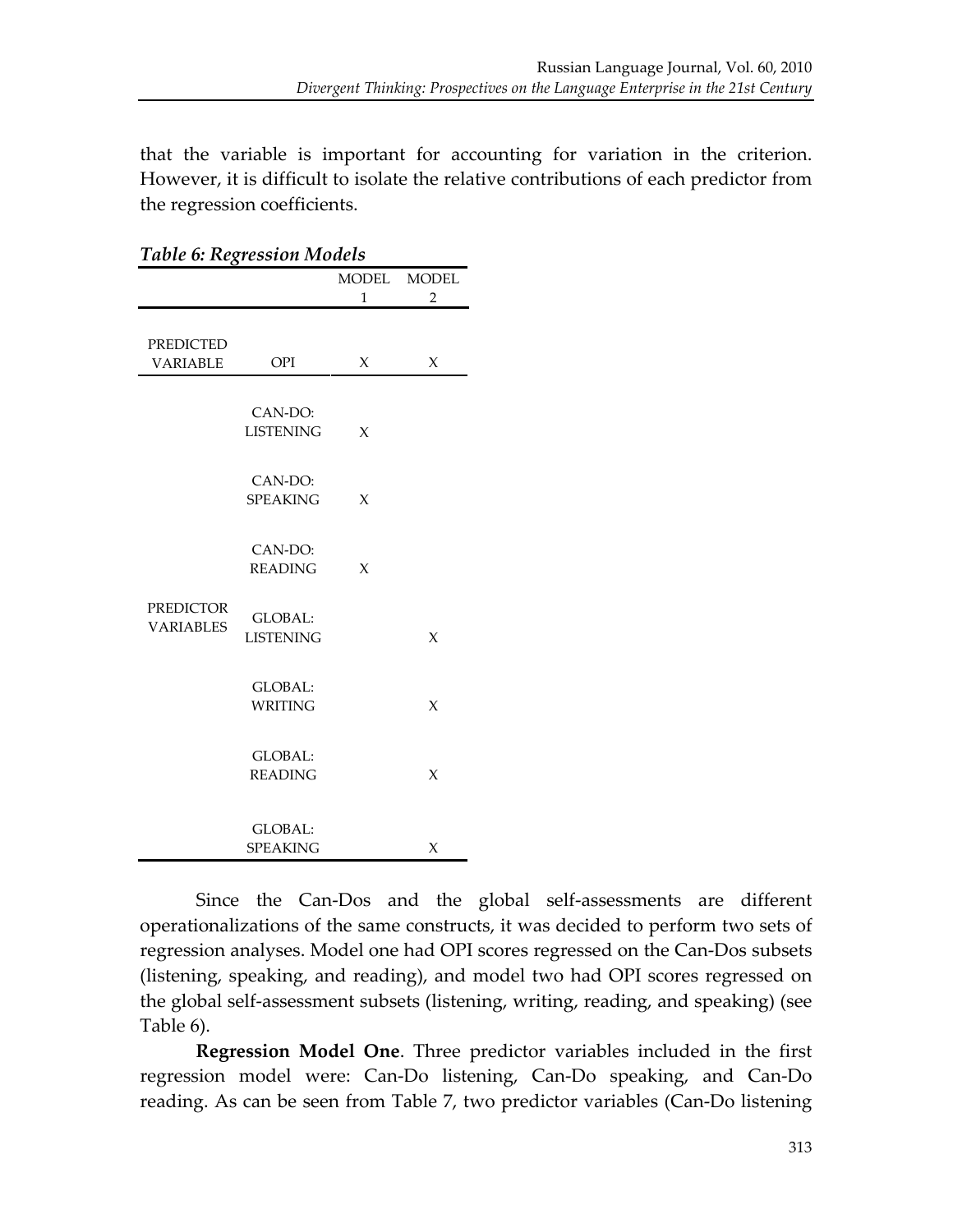and Can-Do reading) were significant in their contribution to the prediction of the OPI scores. The three Can-Do statement variables altogether accounted for  $23.9\%$  (R-Square=0.239) of the variation in OPI scores.

**Regression Model Two**. The four predictor variables included in the second regression model were: global listening, global writing, global reading, and global speaking. These four variables altogether accounted for 30.5% (R-Square  $=0.305$ ) of the variation in OPI scores. As can be seen from Table 8, the only significant predictor is global listening. The R-squared values from both model one and model two are slightly higher than R-squared (0.213) obtained in GMAT validity study, using GMAT scores to predict the first year GPA (Sireci & Talento, 2006).

|       | Coefficients(a)             |                                |            |                              |         |       |                                   |            |  |  |
|-------|-----------------------------|--------------------------------|------------|------------------------------|---------|-------|-----------------------------------|------------|--|--|
|       |                             | Unstandardized<br>Coefficients |            | Standardized<br>Coefficients |         |       | Collinearity<br><b>Statistics</b> |            |  |  |
| Model |                             | B                              | Std. Error | Beta                         | t       | Sig.  | Tolerance                         | <b>VIF</b> |  |  |
| 1     | (Constant)                  | 1.17                           | 0.21       |                              | 5.49    | 0.000 |                                   |            |  |  |
|       | CAN-DO:<br><b>LISTENING</b> | 0.23                           | 0.07       | 0.26                         | 3.33    | 0.00  | 0.43                              | 2.31       |  |  |
|       | CAN-DO:<br><b>SPEAKING</b>  | $-0.002$                       | 0.06       | $-0.003$                     | $-0.03$ | 0.98  | 0.30                              | 3.38       |  |  |
|       | CAN-DO:<br><b>READING</b>   | 0.18                           | 0.06       | 0.28                         | 3.10    | 0.00  | 0.33                              | 2.99       |  |  |

#### *Table 7: Regression of OPI scores on Can-Dos by skill*

a. Dependent Variable: OPI

#### Table 8: Regression of OPI scores on global assessments by skill

|              | Coefficients(a)             |                                |       |                              |      |       |                                   |            |  |
|--------------|-----------------------------|--------------------------------|-------|------------------------------|------|-------|-----------------------------------|------------|--|
|              |                             | Unstandardized<br>Coefficients |       | Standardized<br>Coefficients |      |       | Collinearity<br><b>Statistics</b> |            |  |
|              |                             |                                | Std.  |                              |      |       |                                   |            |  |
| Model        |                             | B                              | Error | Beta                         | t    | Sig.  | Tolerance                         | <b>VIF</b> |  |
| $\mathbf{1}$ | (Constant)                  | 0.79                           | 0.22  |                              | 3.66 | 0.000 |                                   |            |  |
|              | GLOBAL:<br><b>LISTENING</b> | 0.39                           | 0.12  | 0.43                         | 3.64 | 0.000 | 0.18                              | 5.58       |  |
|              | GLOBAL:<br><b>WRITING</b>   | 0.003                          | 0.06  | 0.01                         | 0.06 | 0.96  | 0.25                              | 3.97       |  |
|              | GLOBAL:<br><b>READING</b>   | 0.10                           | 0.08  | 0.13                         | 1.19 | 0.24  | 0.21                              | 4.77       |  |
|              | GLOBAL:<br><b>SPEAKING</b>  | 0.01                           | 0.10  | 0.01                         | 0.06 | 0.95  | 0.19                              | 5.42       |  |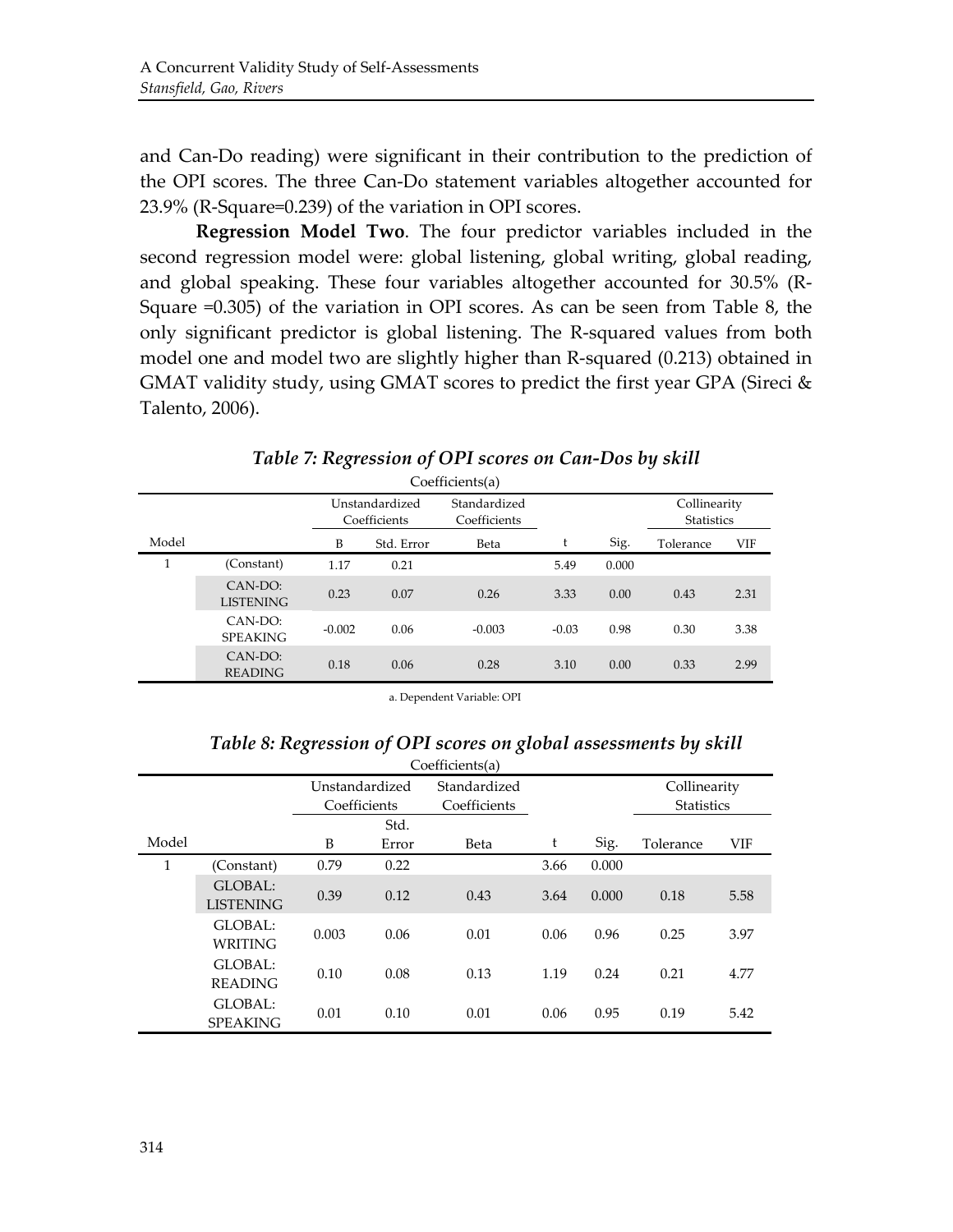#### **Conclusions and Discussion**

The self-assessment scores are most useful to NLSC if they can provide information that allows NLSC to make important decisions concerning applicants' screening. The Can-Dos and Global self-assessments give a clear profile of target-language strengths and weakness. NLSC hopes to use the selfassessment scores to identify individuals with an adequate level of target language competency to perform their jobs. One major finding of this study was that there were no differences in the listening and reading global assessment ratings and the ratings produced by the Can-Dos, while global assessment of speaking produced higher speaking proficiency ratings than the Can-Dos did.

Some researchers have argued that people tend to overestimate their language skills on self-assessments (Davidson & Henning, 1985). While this study also found that to be the case, the results provide substantial empirical evidence that NLSC applicants can make reasonably effective judgments about their own language skills. As anticipated, the highly selective nature of admission to membership produced a limited range of self-assessment scores. Even with the limited range, both types of Reading/Listening/Speaking selfassessment scores (Can-Do and Global) exhibited significant positive relationships with OPI scores. The effect size of the correlation coefficients is between moderate and large. Compared with correlation coefficients reported in other high stakes test validity studies, such as those of the GRE, SAT and GMAT, the NLSC self-assessment instruments have relatively high correlation coefficients with the criterion measure. This provides evidence supporting the validity of the self-assessments.

In regression analysis, two distinct regression models were fit to the data. Model one had OPI scores regressed on the Can-Do statement skill subsets (listening, speaking, and reading), and model two had OPI scores regressed on the global self-assessment (listening, speaking, reading, and writing). The Rsquared values from both model one  $(R$ -square=0.239) and model two  $(R$ square=0.305) are slightly higher than R-squared  $(0.213)$  obtained in GMAT validity study, using GMAT scores to predict the first year grade point average (Sireci & Talento, 2006).

Overall, the implications of this study are that the Can-Dos and the global self-assessments are reasonably valid measures of language skills in NLSC target languages, and should remain as part of the NLSC screening process.

It should be noted that this validity study is based on a sample of applicants in eight languages, which may not be representative of the whole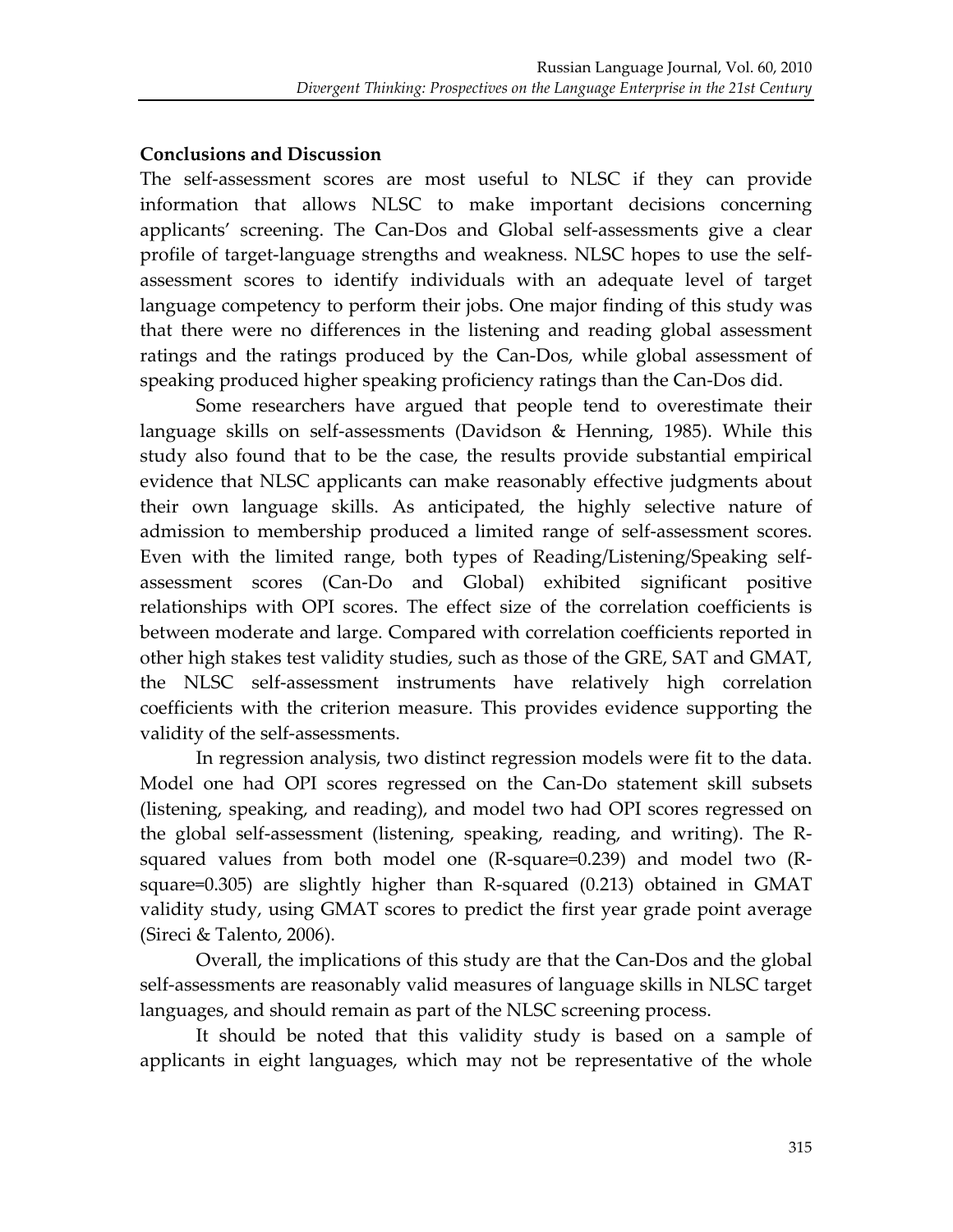population of candidates for the NLSC. Thus, decision-makers should use caution when applying these results to applicants with other foreign languages.

#### **References**

- Angronow, S. & Studley, R. (2007). Prediction of college GPA from new SAT test scores – a first look. Paper presented at the Annual Meeting of the California Association for Institutional Research. Retrieved from: http://www.cair.org/conferences/CAIR2007/pres/Agronow.pdf
- Association of Language Testers in Europe. (1992-2002). *The ALTE can do project*. Retrieved February 13, 2006, from http://alte.org/can\_do/alte\_cando.pdf
- Clark, J. L. D. (1981). Language. In T. S. Barrows et al. (Eds.), *College students' knowledge and beliefs: A survey of global understanding* (pp. 25-35). New Rochelle, NY: Change Magazine Press.
- Cohen, J. (1988). *Statistical Power Analysis for the Behavioral Sciences* (2<sup>nd</sup> ed.). Mahwah, NJ: Lawrence Erlbaum Associates.
- Dandonoli, P., & Henning, G. (1990). An investigation of the construct validity of the ACTFL proficiency guidelines and oral interview procedure. *Foreign Language Annals, 23(1), 11-21.*
- Davidson, F., & Henning, G. (1985). A self-rating scale of English difficulty: Rasch scalar analysis of items and rating categories. *Language Testing*, 2. 164-179.
- Geiser, S. and Studley, R. (2002). UC and SAT: Predictive validity and differential impact of the SAT I and SAT II at the University of California, *Educational Assessment*, *8*(1), 1-26.
- Heilenman, L. K. (1990). Field test for the ITC guidelines for adapting educational'and'psychological'tests.'*European)Journal)of)Psychological) Assessment, 15* (3), 270-276.
- LeBlanc, R., & Painchaud, G. (1985). Self-assessment as a second language placement instrument. *TESOL Quarterly, 19, 673-687*.
- Linn, R. L., & Hastings, C. N. (1984). A meta-analysis of the validity of predictor of performance in law school. *Journal of Educational Measurement*, 21, 245-259.'
- Raju, N.S. & Brand, P.A. (2003). Determining the significance of correlations corrected for unreliability and range restriction. *Applied Psychological Measurement, 27(1), 52-71.*
- Roever, K., & Powers, D.E. (2005, February). Effects of language of administration on a self-assessment of language skills. *ETS TOEFL*